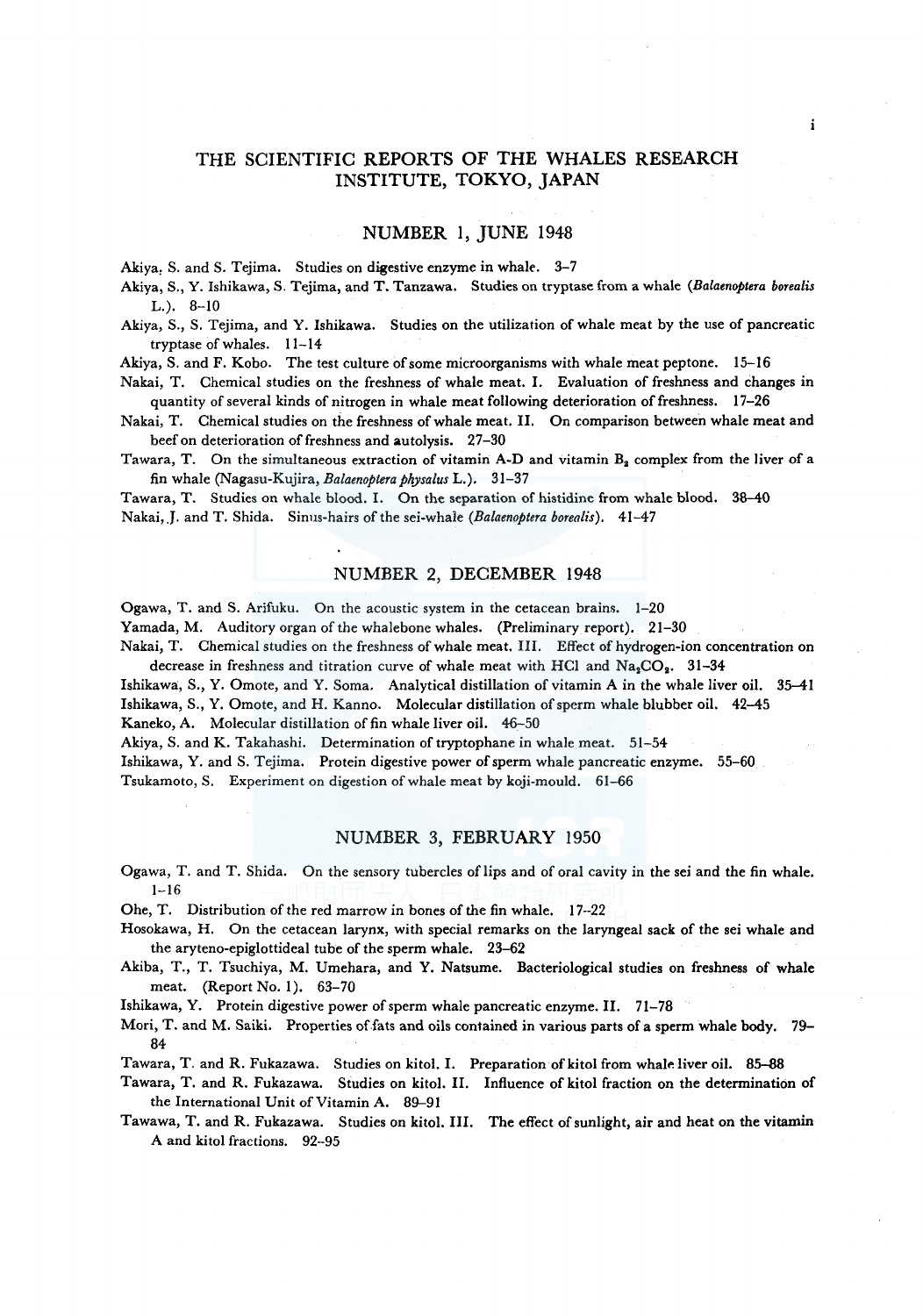Tawara, T. On the respiratory pigments of whale (Studies on whale blood II.). 96-101

Yoshida, M. Research on methionine in whale. 102-105

Mizue, K. Factory ship whaling around Bonin Islands in 1948. 106-118

Mizue, K. and H. Jimbo. Statistic study of foetuses of whales. 119-131

Nishiwaki, M. and K. Hayashi. Biological survey of fin and blue whales taken in the Antarctic season 1947-48 by the Japanese fleet. 132-190

## NUMBER 4, AUGUST 1950

Omura, H. On the body weight of sperm and sei whales located in the adjacent waters of Japan. 1-13

Omura, H. Diatom infection on blue and fin whales in the Antarctic whaling area V (the Ross Sea area). 14-26

Omura, H. Whales in the adjacent waters of Japan. 27-113

Nishiwaki, M. Determination of the age of Antarctic blue and fin whales by the colour changes in crystalline lens. 115-161

Nishiwaki, M. Age characteristics in baleen plates. 162-183

Nishiwaki, M. On the body weight of whales. 184-209

## NUMBER 5, JUNE 1951

- Akiba, T., M. Umehara and Y. Natsume. Bacteriological studies on freshness of whale meat. (Report No. II.). 1-4
- Hosokawa, H. On the pelvic cartilages of the Balaenoptera-foetuses, with remarks on the specifical and sexual difference. 5-15
- Ohe, T. Iconography on the abdominal cavity and viscera of the Balaenoptera, with special remarks upon the peritoneal coverings. 17-39
- Akiya, S. and 0. Hoshino. Isolation of histidine from whale blood using 3,4-dichlorobenzene sulfonic acid. 41-47
- Tawara, T. and R. Fukazawa. Studies on kitol. IV. Purification of kitol by chromatographic. 49-5 l

Ishikawa, S., Y. Omote and H. Okuda. Substances related to vitamin A in the whale liver oil. 53-59

Ishikawa, S., Y. Omote, M. Kijima and H. Okuda. Thermal decomposition of kitol. 61-69

Mizue, K. Grey whales in the east sea area of Korea. 71-79

Mizue, K. Food of whales (In the adjacent waters of Japan). 81-90

Nishiwaki, M. and T. Ohe. Biological investigation on blue whales *(Balaenoptera musculus)* and fin whales *(Balaenoptera physalus)* caught by the Japanese Antarctic whaling fleets. 91-167

## NUMBER 6, DECEMBER 1951

- Hosokawa, H. On the extrinsic eye muscles of the whale. with special remarks upon the innervation and function of the musculus retractor bulbi. 1-33
- Murata, T. Histological studies on the respiratory portions of the lungs of cetacea. 35–47

Kojima, T. On the brain of the sperm whale *(Physeter catodon* L.). 49-72

- Mizue, K. and T. Murata. Biological investigation on the whales caught by the Japanese Antarctic whaling fleets season 1949-50. 73-131
- Nishiwaki, M. On the periodic mark on the baleen plates as the sign of annual growth. 133-152
- Nishiwaki, M. and T. Hibiya. On the sexual maturity of the sperm whales *(Ph\_yseter catodon)* found in the adjacent waters of Japan (I). 153-165
- Nakai, T. Chemical studies on freshness of whale meat. IV. Some informations of *Archomobacter ubiquitum*  isolated from whale carcass. 167-176

Nakai, T. and H. Ono. The effects of electric shock and fatigue on post-mortem changes in muscle. 177- 185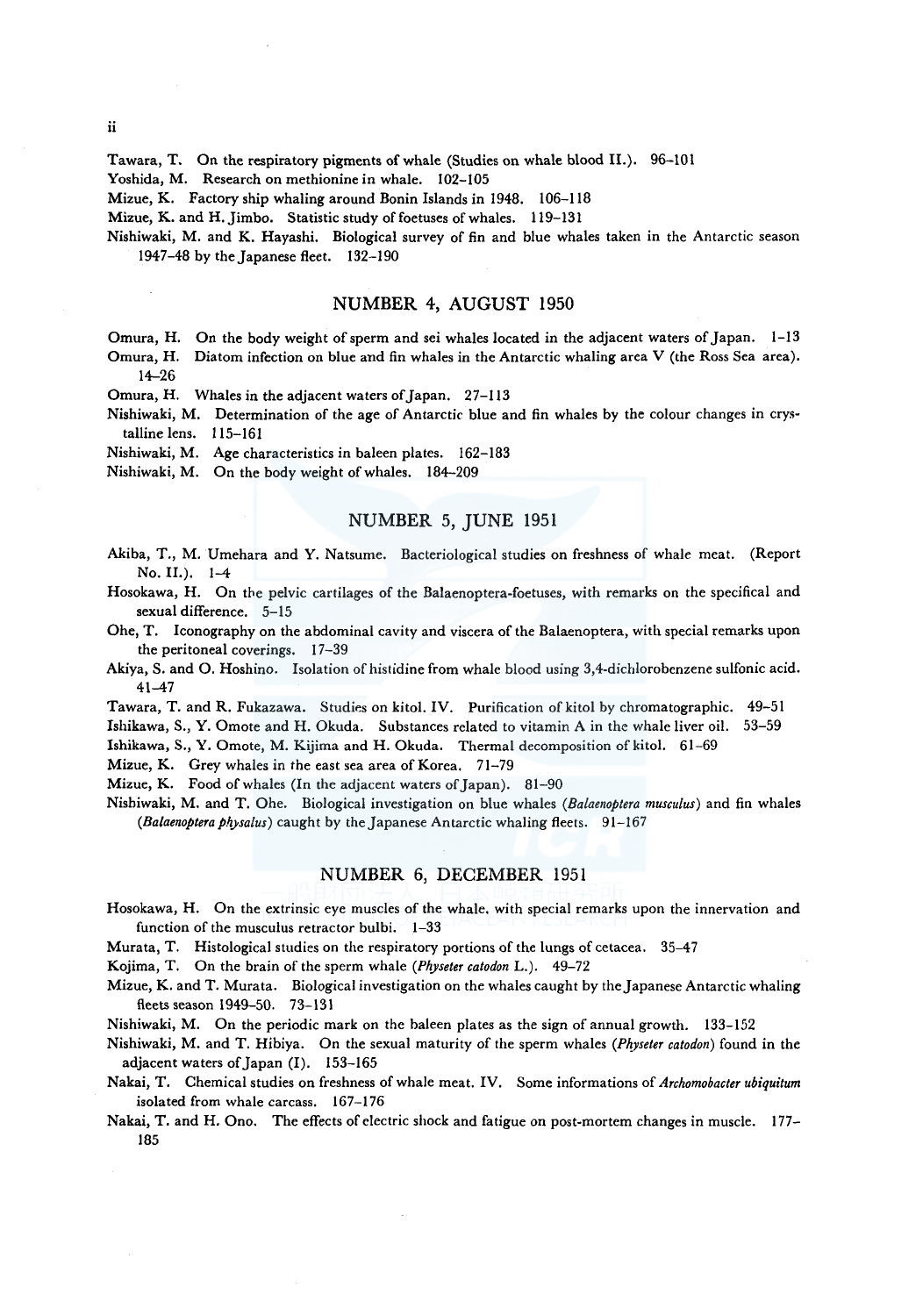- Omote, Y. Complete recovery of vitamin A from molecular distillation residue of whale-liver oil. 187- 191
- Omote, Y. Chemical structure of kitol (I). Double bonds and hydroxyl groups. 193-198
- Hirata, M. Experimental investigation on flattened head harpoon. An attempt for restraining ricochet. 199-207

## NUMBER 7, JULY 1952

- Ogawa, T. On the cardiac nerves of some cetacea, with special reference to those of *Berardius bairdii*  Stejneger. 1-22
- Akiya, S., 0. Hoshino and N. Motohashi. On an attempt to preserve whale meat freshness with 5-nitrofurfuriden aminoguanidine from decay. 23-30

Akiya, S. and R. Sawamura. Colorimetric determination of 5-nitro-2-furfuridene aminoguanidine. 31-36

Tomiyama, S. and M. Takao. Studies on utilization of higher fatty alcohol from sperm whale oil. 37-46

Omote, Y. A rapid method for the separate determination of vitamin A and kitol in the whale-liver oil. 47-50

Arai, Y. and S. Sakai. Whale meat in nutrition. 51-67

- Yamaguchi, K. and K. Fujino. On the serological constitution of striped dolphin *(Prodelphinus caeruleoalbus*  (Meyen)) (I). 67-77
- Nishimoto, S., M. Tozawa and T. Kawakami, Food ofsei whales *(Balaenoptera borealis)* caught in the Bonin Island waters. 79-85
- Nishiwaki, M. On the age-determination of Mystacoceti, chiefly blue and fin whales. 87-119
- Nishiwaki, M. and T. Hibiya. On the sexual maturity of the sperm whales *(Physeter catodon)* found in the adjacent waters of Japan (II). 121-124
- Ohno, M. and K. Fujino. Biological investigation on the whales caught by the Japanese Antarctic whaling fleets, season 1950/51. 125-183

## NUMBER 8, JUNE 1953

Yamada, M. Contribution to the anatomy of the organ of hearing of whales. 1-79

Omura, H. Biological study on humpback whales in the Antarctic whaling areas IV and V. 81-102

Fujino, K. On the serological constitutions of the sei-, fin-, blue- and humpback-whales (I). 103-125

Ogawa, T. On the presence and disappearance of the hind limb in the cetacean embryos. 127-132

- Nishiwaki, M. and T. Yagi. On the age and the growth of teeth in a dolphin *(Prodelphinuscaeruleo-albus).*  (I). 133-146
- Kakuwa, Z., T. Kawakami and K. Iguchi. Biological investigation on the whales caught by the Japanese Antarctic whaling fleets in the 1951-52 season. 147-213

Nishiwaki, M. Hermaphroditism in a dolphin *(Prodelphinuscaeruleo-albus).* 215-218

# NUMBER 9, JUNE 1954

- Akiya, S., 0. Hoshino and N. Motohashi. Attempt to preserve freshness of whale meat with germicides. II. 1-10
- Ogawa, T. On the musculature of the sinus venosus and its continuation with the so-called conducting system of the whale's heart. 11-35

Yamada, M. Some remarks on the pygmy sperm whale, *Kogia.* 37-58

Yamada, M. An account of a rare porpoise, *Feresa* Gray from Japan. 59-88

- Omura, H. and K. Fujino. Sei whales in the adjacent waters of Japan. II. Further studies on the external characters. 89-103
- Fujino, K. On the serological constitution of the sperm- and Baird beaked-whales (I) Blood groups of the sperm- and Baird beaked-whales. 105-120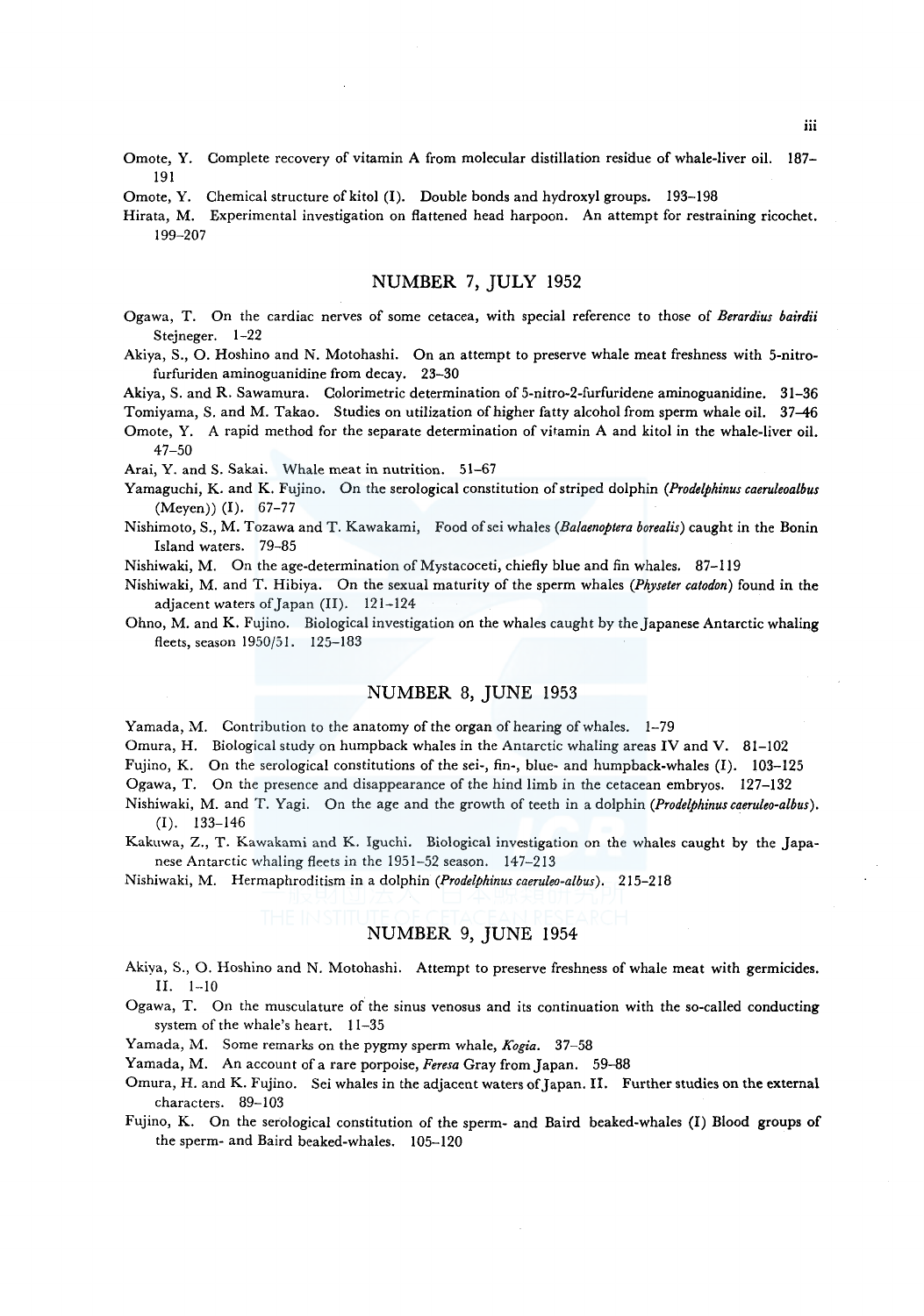iv

Fujino, K. On the body proportions of the fin whales *(Balaenoptera physalus* (L)) caught in the northern Pacific Ocean (I) (Preliminary report). 121-163

Nishiwaki, M., T. Hibiya and S. Kimura. On the sexual maturity of the sei whale of the Bonin waters. 165-177

Uda, M. Studies of the relation between the whaling grounds and the hydrographical conditions (I). 179-187

## NUMBER 10, JUNE 1955

Hosokawa, H. Cross-sections of a 12-mm. dolphin embryo. 1-68

Nemoto, T. White scars on whales (I) Lamprey marks. 67-77

Omura, H. and T. Nemoto. Sei whales in the adjacent waters of Japan. III. Relation between movement and water temperature of the sea. 79-87

Omura, H., K. Fujino and S. Kimura. Beaked whale *Berardius bairdi* of Japan, with notes of *Z,iphius cavirostris.* 89-132

Fujino, K. On the body weight of the sei whales located in the adjacent waters of Japan (II.) 133-141

Nishiwaki, M. On the sexual maturity of the Antarctic male sperm whale *(Physeter catodon* L.). 143-149 Ohta, K., T. Watarai, T. Oishi, Y. Ueshiba, S. Hirose, T. Yoshizawa, Y. Akikusa, M. Sato and K. Okano, Composition of fin whale milk. 151-167

# NUMBER 11, JUNE 1956

Omura, H. and H. Sakiura. Studies on the little piked whale from the coast of Japan. 1-37

Nishiwaki, M., T. Hibiya and S. Kimura. On the sexual maturity of the sperm whale *(Physeter catodon)*  found in the North Pacific. 39-46

Fujino, K. On the body proportions of the sperm whales (Physeter catodon). 47-83

Fujino, K. On the serological constitution of the fin whales II. Further studies on blood groups. 85-98 Nemoto, T. On the diatoms of the skin film of whales in the northern Pacific. 99-132

Hoshina, T. and Y. Sugiura. On a skin disease and a nematode parasite of a dolphin, *Tursiops truncatus*  (Montagu, 1821). 133-138

Iwai, E. Descriptions on unidentified species of dibranchiate cephalopods. I. An oegopsiden squid belonging to the genus *Architeuthis.* 139-151

Iwai, E. Descriptions on unidentified species of dibranchiate cephalopods. II. A cranchiidae squid of the genus *Taonius.* 153--161

Uda, M. and K. Nasu. Studies of the whaling grounds in the northern sea-region of the Pacific Ocean in relation to the meteorological and oceanographic conditions. (Part I). 163-179

Kimura, S. and T. Nemoto. Note on a minke whale kept alive in aquarium. 181-189

Ishikawa, Y. A characteristic property of whale oils concerning the absorption of gases. I. On the absorption of carbon dioxide by whale oils. 191-213

## NUMBER 12, JUNE 1957

Omura, H. Osteological study of the little piked whale from the coast of Japan. 1-21

Nishiwaki, M. Age characteristics of ear plugs of whales. 23-32

Nemoto, T. Foods of baleen whales in the northern Pacific. 33-89

Nasu, K. Oceanographic conditions of the whaling grounds in the waters adjacent to Aleutian Islands and the Bering Sea in summer of 1955. 91-101

Kimura, S. The twinning in southern fin whales. 103-125

Ichihara, T. An application of linear discriminant function to external measurements of fin whale. 127- 189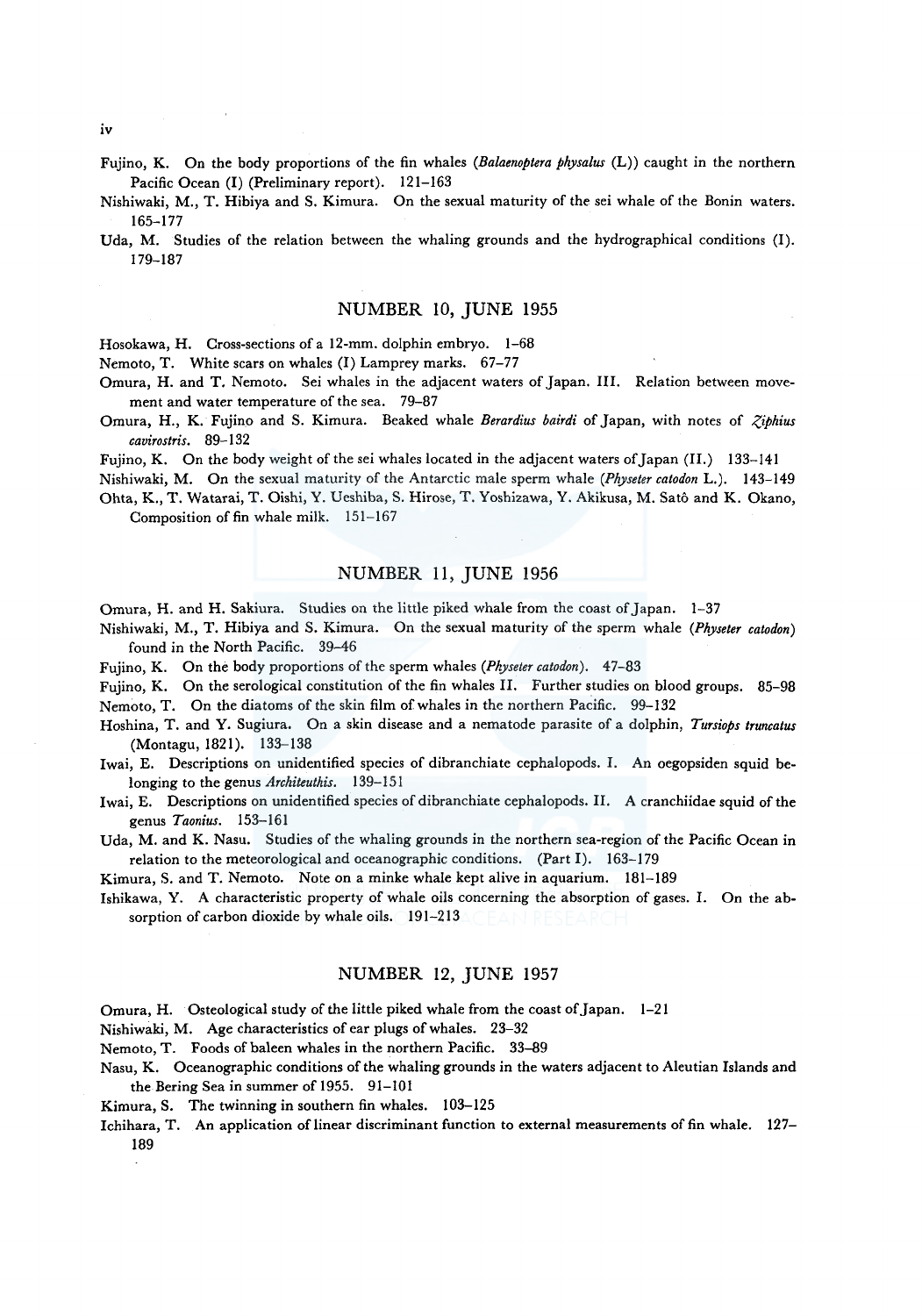Nishiwaki, M. Very small embryo of cetacea. 191-192

Nishiwaki, M. One-eyed monster of fin whale. 193-195

Ogawa, T. and T. Kamiya. A case of the cachalot with protruded rudimentary hind limbs. 197-208

Uda, M. and A. Dairokuno. Studies of the relation between the whaling grounds and the hydrographic conditions. II. A study of the relation between the whaling grounds off Kinkazan and the boundary of water masses. 209-224

v

- Abe, T. Notes on fishes from the stomachs of whales taken in the Antarctic. I. *Xenocyttus nemotoi,* a new genus and new species of zeomorph fish of the subfamily *Oreosonimae* Goode and Bean, 1895. 225-233
- Tsuyuki, H. On the oils contained in various blubbers of northern elephant seal, *Mirounga angustirostris.*  235-240

## NUMBER 13, SEPTEMBER 1958

Omura, H. North Pacific right whale. 1-52

Nishiwaki, M. and T. Kamiya. A beaked whale *Mesoplodon* stranded at Oiso Beach, Japan. 53-83

- Nishiwaki, M. and C. Handa. Killer whales caught in the coastal waters off Japan for recent JO years. 85-96
- Ohsumi, S. (Kimura), M. Nishiwaki and T. Hibiya. Growth of fin whale in the northern Pacific. 97- 133
- Nishiwaki, M., T. Hibiya and S. Ohsumi (Kimura). Age study of sperm whale based on reading of tooth laminations. 135-153
- Nishiwaki, M., T. lchihara and S. Ohsumi (Kimura). Age studies of fin whale based on ear plug. 155- 169
- Fujino, K. On the serological constitution of fin whale. III. Human B blood group substances in erythrocytes and some notes on anti-fin Ju specific antibodies. 171-184
- Nemoto, T. *Cocconeis* diatoms infected on whales in the Antarctic. 185-191
- Nemoto, T. and K. Nasu. *Thysanoessa macrura* as a food of baleen whales in the Antarctic. 193-199

Ichihara, T. Gray whale observed in the Bering Sea. 201-205

Ohsumi, S. (Kimura). A descendant of Moby Dick or a white sperm whale. 207-209

Nasu, K.. Deformed lower jaw of sperm whale. 211-212

Omura, H. Note on embryo of Baird's beaked whale. 213-214

Uda, M. and N. Suzuki. Studies of the relation between the whaling grounds and the hydrographic conditions. III. The averaged conditions of the whaling grounds and their trends of variation during 1946-55. 215-229

Seki, Y. Observations on the spinal cord of the right whale. 231-251

- Kamiya, T. How to count the renculi of the cetacean kidneys, with special regard to the kidney of the right whale. 253-267
- Hosokawa, H. and T. Sekino. Comparison of the size of cells and some histological formations between whales and man. 269-301

Ogawa, T., T. Tsunoda and M. Osawa. Amino acid composition of whale meat. 303-307

- Ishikawa, Y. A characteristic property of whale oils concerning the absorption of gases. II. On the absorption of nitrogen by whale oils. 309-321
- Tsuyuki, H. Component fatty acids of northern elephant seal oil. 323-332

## NUMBER 14, SEPTEMBER 1959

Omura, H. Bryde's whale from the coast of Japan. 1-33

Nishiwaki, M. and T. Kamiya. *Mesoplodon stejenegeri* from the coast of Japan. 35-48

Nishiwaki, M. Humpback whales in Ryukyuan waters. 49-87

Cushing, John E., K. Fujino and K. Takahashi. Glycerol-freezing technique as an aid in blood typing of whales. 89-100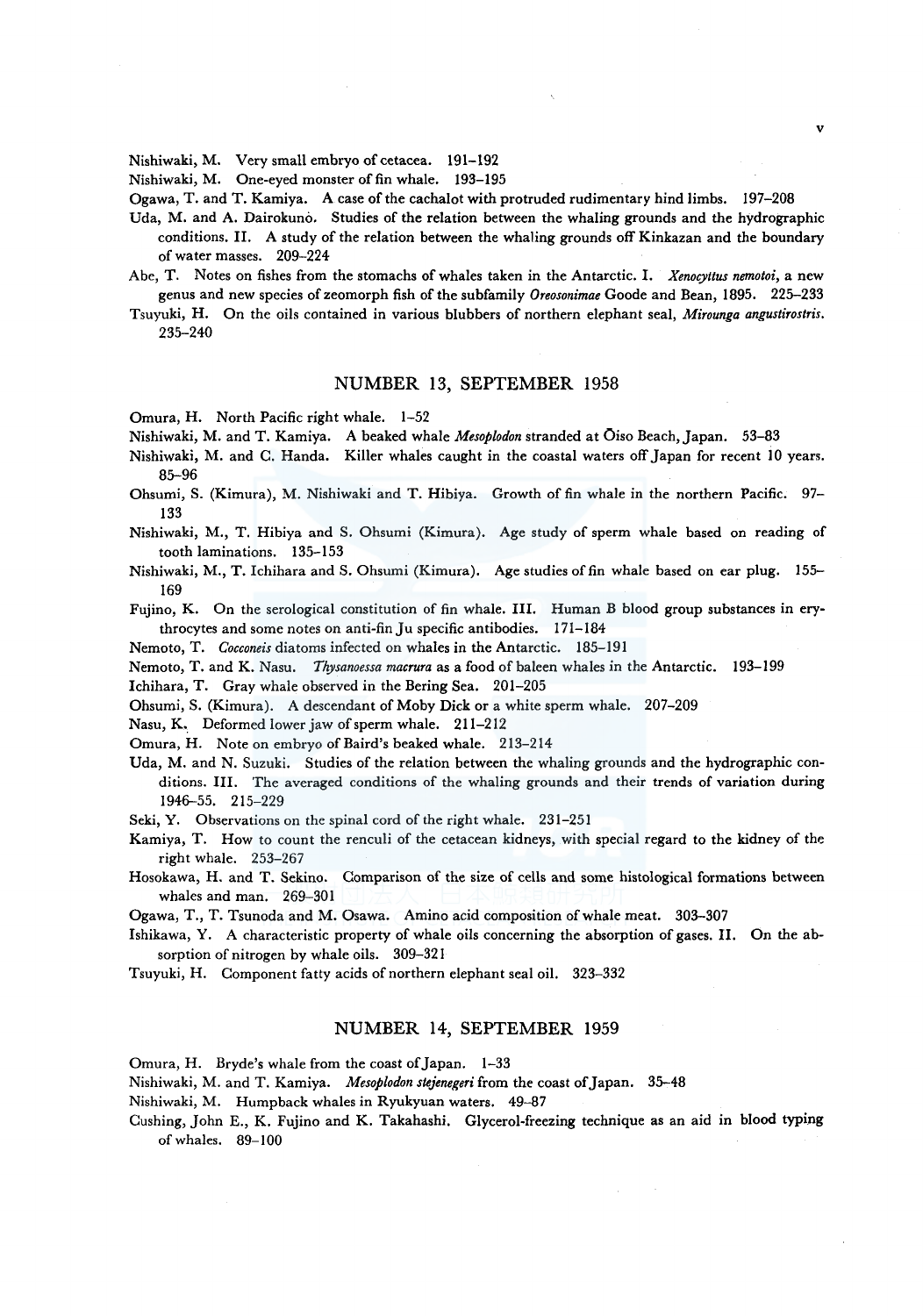vi

Fujino, K. and John E. Cushing. Blood typing of dried whale erythrocytes with 1311 labelled antibody. 101-106

lchihara, T. Formation mechanism of ear plug in baleen whales in relation to glove-finger. 107-135

Nasu, K. Surface water condition in the Antarctic whaling Pacific area in 1956-57. 137-143

Ohsumi, S. (Kimura). A deformed fin whale foetus. 145-147

Nemoto, T. Food of baleen whales with reference to whale movements. 149-290

Yamada, M. and F. Yoshizaki. Osseous labyrinth of cetacea. 291-304

Nakai, T. Distribution of amino acid in proteins from various parts of whale body. 305-326

## NUMBER 15, NOVEMBER 1960

Nishiwaki, M. Ryukyuan humpback whaling in 1960. 1-16

Ohsumi, S. Relative growth of the fin whale, *Balaenoptera ph\_ysalus* (Linn.). 17-84

Fujino, K. Immunogenetic and marking approaches to identifying subpopulations of the North Pacific whales. 85-142

Nasu, K. Oceanographic investigation in the Chukchi Sea during the summer of 1958. 143-158

Tokita, K. and ECG Research Group. Electrocardiographical studies on bottlenosed dolphin *(Tursiops truncatus).* 159-165

## NUMBER 16, MARCH 1962

Omura, H. Bryde's whale occurs on the coast of Brazil. 1-5

Omura, H. Further information on Bryde's whale from the coast of Japan. 7-18

Nishiwaki, M. Ryukyuan whaling in 1961. 19-28

Nemoto, T. A secondary sexual character of fin whales. 29-34

Omura, H., M. Nishiwaki, T. lchihara and T. Kasuya. Osteological note of a sperm whale. 35-45

lchihara, T. Prenatal dead foetus of baleen whales. 47-60

Nishiwaki, M. *Mesoplodon bowdoini* stranded at Akita Beach, Sea of Japan. 61-77

Nishiwaki, M. Observation on two mandibles of *Mesoplodon.* 79-82

Sinclair, John. An early dolphin embryo *(Stenella caeruleoalbus)* in serial sections. 83-87

Nemoto, T. Food of baleen whales collected in recent Japanese Antarctic whaling expeditions. 89-103

Uda, M. Subarctic oceanography in relation to whaling and salmon fisheries. 105-119

## NUMBER 17, FEBRUARY 1963

- Nishiwaki, M., S. Ohsumi and T. Maeda. Change of form in the sperm whale accompanied with growth.  $1 - 14$
- Ohsumi, S., T. Kasuya and M. Nishiwaki. The accumulation rate of dentinal growth layers in the maxillary tooth of the sperm whale. 15-35

Ichihara, T. Photometric method for counting laminae in ear plug of baleen whale. 37-48

Yoshikawa, T. and T. Suzuki. The lamination of the masseter of the humpback whale. 49-52

Fujino, K. Intra-uterine selection due to maternal-foetal in compatibility of blood type in the whales. 53-65

Cushing, John E., K. Fujino and N. Calaprice. The Ju blood typing system of the sperm whale and specific soluble substances. 67-77

Nemoto, T. New records of sperm whales with protruded rudimentary hind limbs. 79-81

Nemoto, T. and K. Nasu. Stones and other aliens in the stomachs of sperm whales in the Bering Sea. 83-91

Nishiwaki, M. Taxonomical consideration on genera of *Delphinidae.* 93-103

Nasu, K. Oceanography and whaling ground in the subarctic region of the Pacific Ocean. 105-155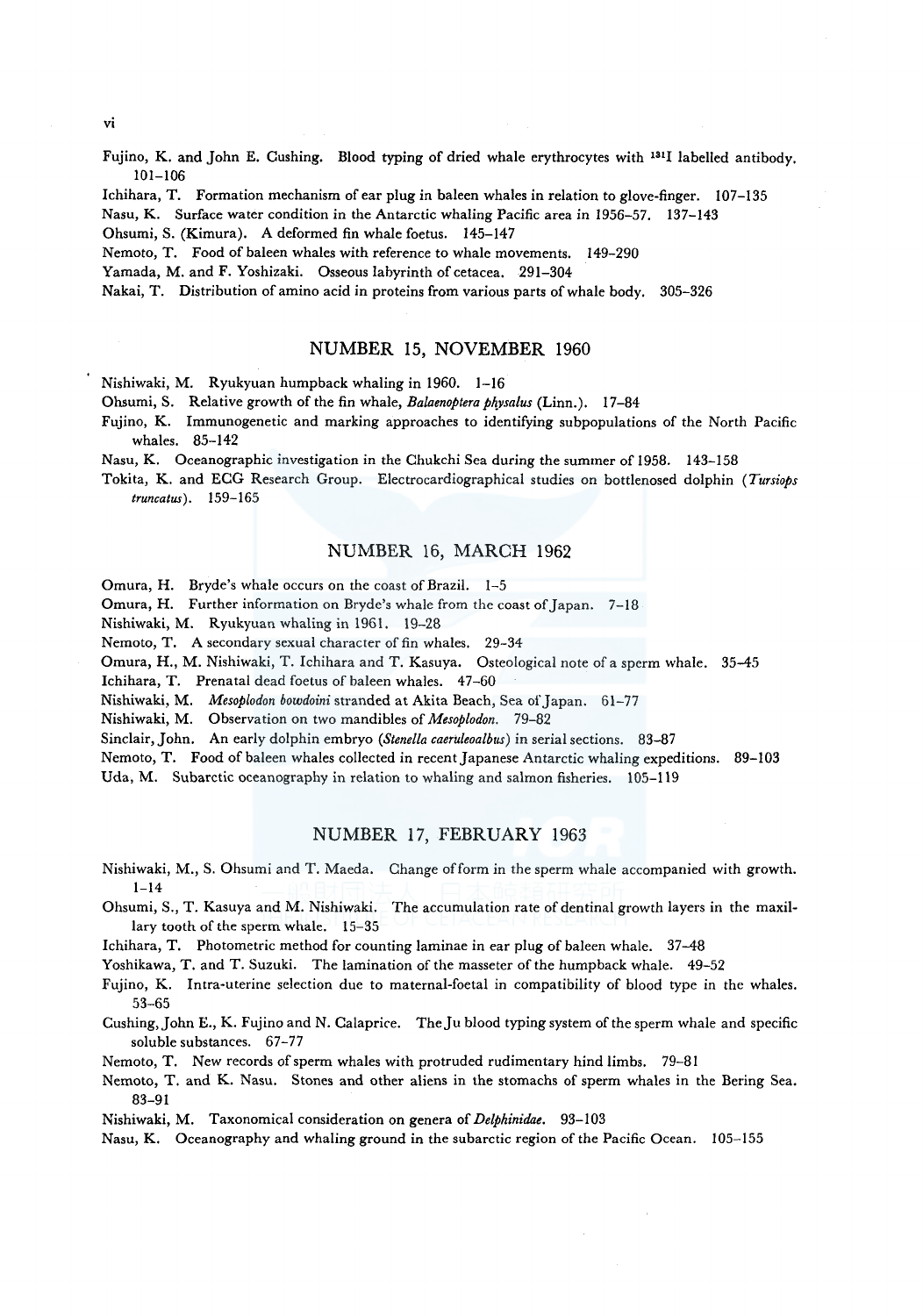- Nemoto, T. Some aspects of the distribution of *Ca/anus cristatus* and *C. plumchrus* in the Bering and its neighbouring waters, with reference to the feeding of baleen whales. 157-170
- Tsuyuki, H. and U. Naruse. Studies on the oil of black right whale in the northern Pacific Ocean. 171- 190
- Yagi, T., M. Nishiwaki and M. Nakajima. A preliminary study on the method of time marking with leadsalt and tetracycline on the teeth of northern fur seal. 191-195

## NUMBER 18, MARCH 1964

Fujino, K. Fin whale subpopulations in the Antarctic whaling areas II, III and IV.  $1-27$ 

Ichihara, T. Prenatal development of ear plug in baleen whales. 29-48

Ohsumi, S. Examination on age determination of the whale. 49-88

Nemoto, T. School of badeen whales in the feeding areas. 89-110.

- Okutani, T. and Nemoto, T. Squids as the food of sperm whales in the Bering Sea and Alaskan Gulf. 111-122
- Ohsumi, S. Comparison of maturity and accumulation rate of corpora albicantia between the left and right ovaries in cetacea. 123-148

Omura, H. A systematic study of the hyoid bones in the baleen whales. 149-170

- Nishiwaki, M. Revision of the article "Taxonomical consideration on genera of *Delphinidae"* in No. 17. 171-172
- Tsuyuki, H. and U. Naruse. Studies on the lipids in brain of black right whale in the northern Pacific Ocean. 173-180

## NUMBER 19, APRIL 1965

Ohsumi, S. Reproduction of the sperm whale in the north-west Pacific. 1-35

Kasuya, T. and T. Ichihara. Some informations on minke whales from the Antarctic. 37-43

Nemoto, T. and T. Kasuya. Foods of baleen whales in the Gulf of Alaska of the North Pacific. 45-51

- Nishiwaki, M., M. Nakajima and T. Kamiya. A rare species of dolphin *(Stenella attenuata)* from Arari, Japan. 53-64
- Nishiwaki, M., T. Kasuya, T. Tobayama, T. Kamiya and M. Nakajima. *Feresa attenuata* captured at the Pacific Coast of Japan in 1963. 65-90
- Nakajima, M. and M. Nishiwaki. The first occurrence ofa porpoise *(Electra electra)* in Japan. 91-104

Hosokawa, H. and T. Kamiya. Sections of the dolphin's head *(Stene/la caeruleoalba).* 105-133

Ohsumi, S. A dolphin *(Stenella caeruleoalba)* with protruded rudimentary hind limbs. 135-136

## NUMBER 20, SEPTEMBER 1966

Ohsumi, S. Sexual segregation of the sperm whale in the North Pacific. 1-16

- Ichihara, T. Criterion for determining age of fin whale with reference to ear plug and baleen plate. 17- 82
- Kasuya, T. Caryotype of a sei whale. 83-88

Kasuya, T. and S. Ohsumi. A secondary sexual character of the sperm whale. 89-94

Nishiwaki, M. and K. S. Norris. A new genus, *Peponocephala,* for the odontoceti cetacean species *Electra electra.* 95-100

Nishiwaki, M., M. Nakajima and T. Tobayama. Preliminary experiments for dolphin marking. 101- 107

Nemoto, T. *Thysanoessa* euphausiids, comparative morphology, allomorphosis and ecology. 109-155 Nasu, K. Fishery oceanographic study on the baleen whaling grounds. 157-210

lchihara, T. and M. Nishiwaki. External measurements and weight of a southern elephant seal. 211-212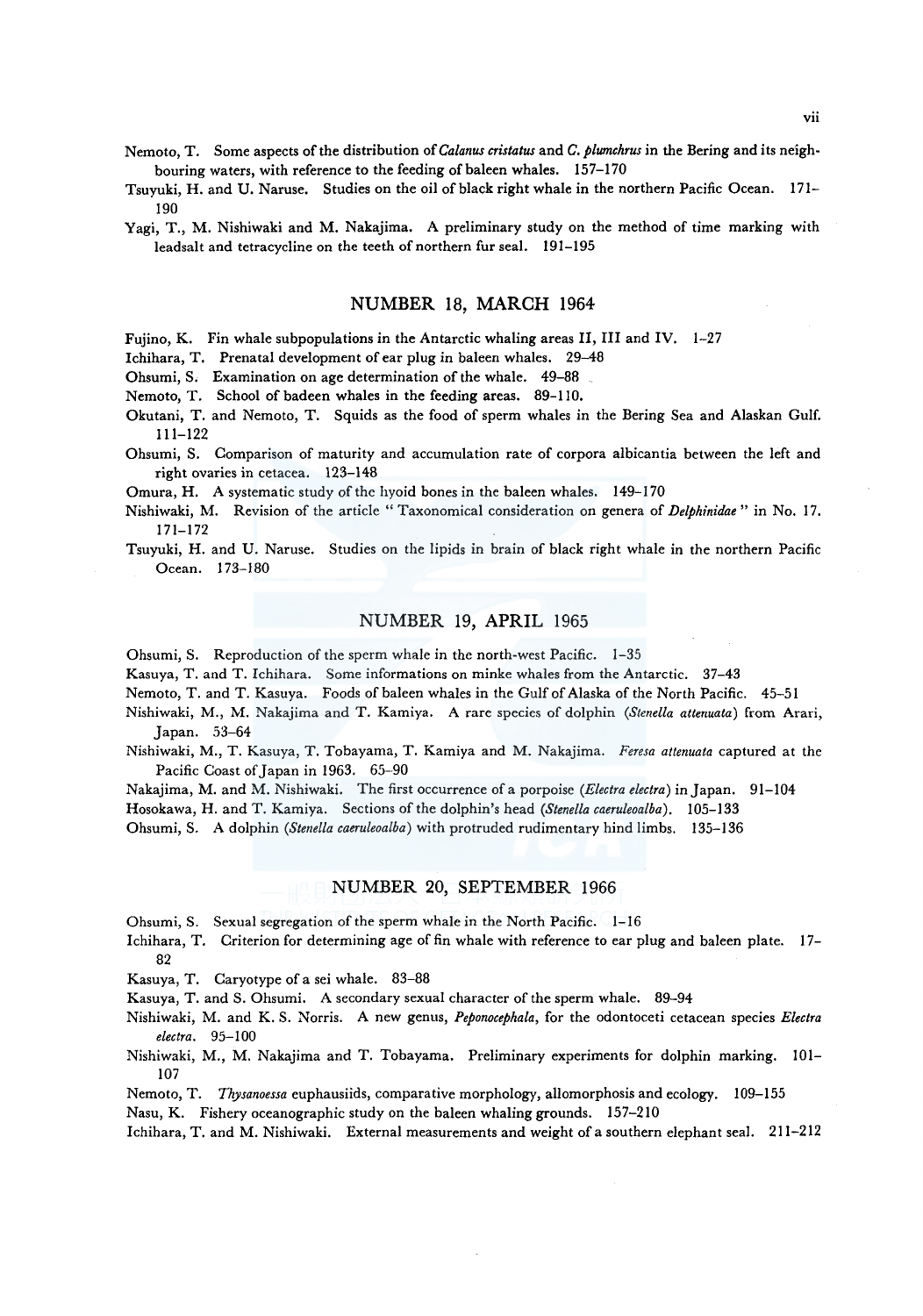Tsuyuki, H. and S. Itoh. Studies on the oils contained in blubber of a southern elephant seal. 213-221

## NUMBER 21, JUNE 1969

Omura, H., S. Ohsumi, T. Nemoto, K. Nasu and T. Kasuya.. Black right whales in the North Pacific. 1-78

Nishiwaki, M. and Y. Hasegawa. The discovery of the right whale skull in the Kisagata shell bed. 79-84 Ohsumi, S. Occurrence and rupture of varginal band in the fin, sei, and blue whales. 85-94

Hosokawa, H., S. lgarashi. T. Kamiya and K. Hirosawa. Morphological characteristics and myelinization of acoustic system in the dolphins *(Stenella caeruleoalba).* 95-123

Mol, T. and P.J.H. van Bree. A short contribution to the history of whaling in Japan during the 17th century. 125-129

Tsuyuki, H. and S. Itoh. Fatty acid composition of finless porpoise oil. 131-135.

Tsuyuki, H. and S. Itoh. Fatty acid composition of many toothed pilot whale oil. 137-141

## NUMBER 22, JUNE 1970

Omura, H., T. lchihara and T. Kasuya. Osteology of pygmy blue whale with additional information on external and other characteristics. 1-27

Nishiwaki, M. and T. Kasuya. Recent record of gray whale in the adjacent waters of Japan and a consideration on its migration. 29-37

Kasuya, T. and D. W. Rice. Note on baleen plates and on arrangement of parasitic barnacles of gray whale. 39-43

Nishiwaki, M. and T. Kasuya. A Greenland right whale caught at Osaka Bay. 45-62

Nasu, K. and Y. Masaki. Some biological parameters for stock assessment of the Antarctic sei whale. 63-74

Ohsumi, S., Y. Masaki and A. Kawamura, Stock of the Antarctic minke whale. 75-125

- Kawamura, A. Food ofsei whale taken by Japanese whaling expeditions in the Antarctic season 1967/68. 127-152
- Nemoto, T. and K. I. Yoo. An amphipod, *Parathemisto gaudichaudii* as a food of the Antarctic sei whale. 153-158

Tobayama, T., S. Uchida and M. Nishiwaki. Twin foetuses from a blue white dolphin. 159-162

Machida, S. A sword-fish sword found from a North Pacific sei whale. 163-164

Tsuyuki, H. and S. Itoh. Fatty acid components of black right whale oil by gas chromatography. 165-170

#### NUMBER 23, SEPTEMBER 1971

Ohsumi, S. Some investigations on the school structure of sperm whale. 1-25

Kawamura, A. Influence of chasing time to stomach contents of baleen and sperm whales. 27-36

Kasuya, T. Consideration of distribution and migration of toothed whales off the Pacific coast of Japan based upon aerial sighting record. 37-60

Omura, H. A comparison of the size of vertebrae among some species of the baleen whales with special reference to whale movements. 61-69

Omura, H., M. Nishiwaki and T. Kasuya. Further studies on two skeletons of the black right whale in the North Pacific. 71-81

Nishiwaki, M. and T. Kasuya. Osteological note of an Antarctic sei whale. 83-89

Hosokawa, H. and T. Kamiya. Some observations on the cetacean stomachs, with special considerations on the feeding habits of whales. 91-101

Lugassy, A. A., E. Korostoff and J. L. Rabinowits. Influence of incremental lines upon the compressive strength of sperm whale dentin. 103-110

viii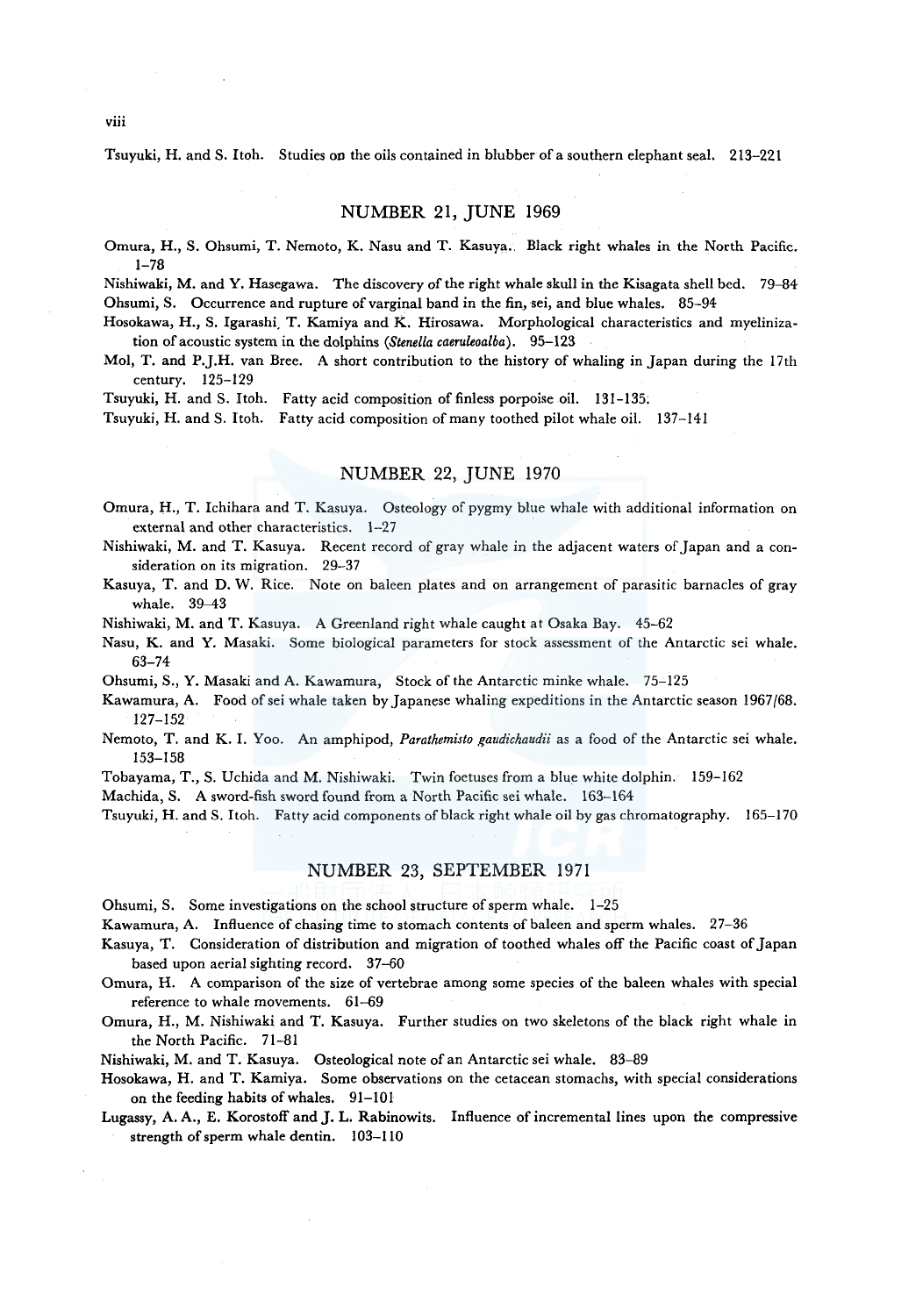Nishiwaki, M. and N. Oguro. Baird's beaked whales caught on the coast of Japan in recent 10 years. 111-122

Mizue, K., M. Nishiwaki and A. Takemura. The underwater sound of Ganges river dolphins *(Platanista gangetica).* 123-128

Kasuya, T. and M. Nishiwaki. First record of *Mesoplodon densirostris* from Formosa. 129-137

Kawamura, A. and K. Kashita. A rare double monster of dolphin, *Stenella caeruleoalba.* 139-140

Tsuyuki, H. and S. Itoh. Fatty acid components of Ganges river dolphin oil. 141-147

## **NUMBER** 24, NOVEMBER 1972

Omura, H. An osteological study of the Cuvier's beaked whale, *Ziphius cavirostris*, in the northwest Pacific. 1-34

Nishiwaki, M. and N. Oguro. Catch of the Cuvier's beaked whales off Japan in recent years. 35-41

Nishiwaki, M., T. Kasuya, K. Kureha and N. Oguro. Further comments of *Mesoplodon gingkodens.* 43-56 Kasuya, T. Growth and reproduction of *Stenella caeruleoalba* based on the age determination by means of

dentinal growth layers. 57-79

Kasuya, T. and N. Oguro. A new tagging method of dolphins. 81-85

- Kasuya, T. Some informations on the growth of the Ganges dolphin with a comment on the Indus dolphin. 87-108
- Kasuya, T. and A.K.M. Aminul Haque. Some informations on the distribution and seasonal movement of the Ganges dolphin. 109-115

Tsuyuki, H. and S. Itoh. Fatty acid component of various blubber oil of Ganges River dolphin. 117-125

Naito, Y. and M. Nishiwaki. The growth of two species of the harbour seal in the adjacent waters of Hokkaido. 127-144

Ichihara, T. and K. Yoshida. Diving depth of northern fur seals in the feeding time. 145-148

## NUMBER 25, SEPTEMBER 1973

Kasuya, T. Systematic consideration of recent toothed whales based on the morphology of tympanoperiotic bone. 1-103

Omurn, H. A review of pelagic whaling operations in the Antarctic based on the effort and catch data in 10° squares of latitude and longitude. 105-203

Nasu, K. Results of whale sighting by Chiyoda Maru No. 5 in the Pacific sector of the Antarctic and Tasman Sea in the 1966/67 season. 205-217

Kawamura, A. Food and feeding of sei whale caught in the waters south of 40°N in the North Pacific. 219-236

*Ohsumi,* S. Find of marlin spear from the Antarctic minke whales. 237-239

Seki, Y. An anatomical study on the lower extension of the dorasl vagal nucleus to the upper cervical cord in the sperm whale. 241-249

Tobayama, T., M. Nishiwaki and H. C. Yang. Records of the Fraser's Sarawak dolphin *(Lagmodelphis hosei)* in the western North Pacific. 251-263

Miyazaki, N., T. Kusaya and M. Nishiwaki. Food of *Stenella caeruleoalba.* 265-275

Nishiwaki, M. Possible vestigial teats of killer whale. 277-278

Williamson, G. R. Counting and measuring baleen and ventral grooves of whales. 279-292

Tsuyuki, H. and S. Itoh. Fatty acid component of blubber oil of Amazon River dolphin. 293-299

Naito, Y. Comparison in colour pattern of two species of harbour seal in adjacent waters of Hokkaido. 301-310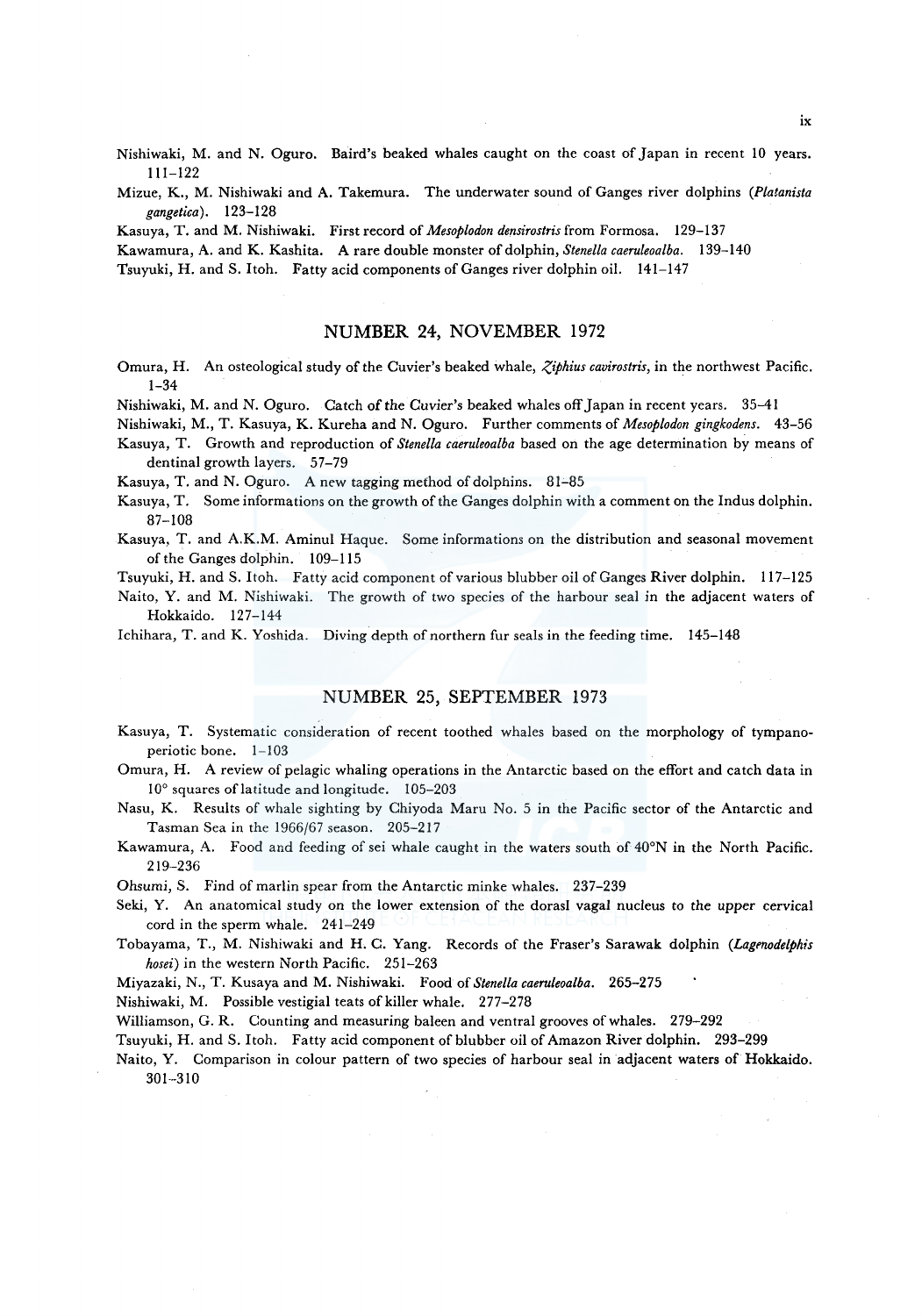Omura, H. Possible migration route of the gray whale on the coast of Japan.  $1-14$ 

Sa take, Y. and H. Omura. A txonomic study of the minke whale in the Antarctic by means of hyoid bone. 15-24

Kawamura, A. Food and feeding ecology in the southern sei whale. 25-144

McCann, C. Body scarring on cetacea-odontocetes. 145-155

Kasuya, T., N. Miyazaki and W. H. Dawbin. Growth and reproduction of *Stenella attenuata* in the Pacific coast of Japan. 157-226

Miyazaki, N., T. Kasuya and M. Nishiwaki. Distribution and migration of two species of *Stenella* in the Pacific coast of Japan. 227-243

Kamiya, T. and P. Pirlot. Brain morphogenesis in *Stenella coeruleoalba.* 245-253

Castello, H.P., A.P. Tomo and J.S. Panizza. First Antarctic record of a killer whale stranding. 255– 258

Kamiya, T. and N. Miyazaki. A malformed embryo of *Stenella coeruleoalba.* 259-263

Kamiya, T. and F. Yamasaki. Organ weights of *Pontoporia blainvillei* and *Platanista gangetica* (Platanistidae). 265-270

Machida, S. Surface temperature field in the Crozet and Kerguelen whaling grounds. 271-287

Machida, S. The voyage of the Konan Maru No. 16 to the Antarctic whaling grounds. 289-302

ltoh, S. and H. Tsuyuki. Fatty acid component of different blubber oil of finless porpoise. 303-306

Itoh, S. and H. Tsuyuki. Fatty acid component of Senegal manatee fats. 309-311

Naito, Y. The hyoid bones of two kinds of harbour seals in the adjacent waters of Hokkaido. 313-320

## NUMBER 27, SEPTEMBER 1975

Omura, H. Osteological study of the minke whale from the Antarctic. 1-36

Williamson, G. R. Minke whales off Brazil. 37-59

Kawamura, A. A consideration on an available source of energy and its cost for locomotion in fin whales with special reference to the seasonal migrations. 61-79

Kasuya, T. and M. Nishiwaki. Recent status of the population of lndus dolphin. 81-94

Kasuya, T. Past occurrence of *Globicephala melaena* in the western North Pacific. 95-108

McCann, C. A study of the genus *Berardius* Duvernoy. 111-137

Nishiwaki, M. and K. Kureha. Strange organ in the anal region of the finless porpoise. 139-140

Machida. S. Distribution of sperm whale catches in the southern Indian Ocean. 141-159

## NUMBER 28, OCTOBER 1976

Kawamura, A. and Y. Satake. Preliminary report on the geographical distribution of the Bryde's whale in the North Pacific with special reference to the structure of the filtering apparatus. 1-35

Pivorunas, A. A mathematical consideration on the function of baleen plates and their fringes. 37-55

Omura, H. and T. Kasuya. Additional information on skeleton of the minke whale from the Antarctic. 57-68

Omura, H. A skull of the minke whale dug out from Osaka. 69-72

Kasuya, T. Reconsideration of life history parameters of the spotted and striped dolphins based on cemental layers. 73-106

McCann, C. Notes on the foetal skull of *Mesoplodon stejnegeri.* 107-117

Gianuca, N. M. and H. P. Castello. First record of the southern bottlenose whale, *Hyperoodon planifrons*  from Brazil. 119-126

Brownell, R. L. Jr., L. A. Aguayo and N. D. Torres. A Shepherd's beaked whale, *Tasmacetus shepherdi,* from the eastern South Pacific. 127-128

Brownell, R. L. Jr. and R. Praderi. Records of the delphinid genus *Stenella* in western South Atlantic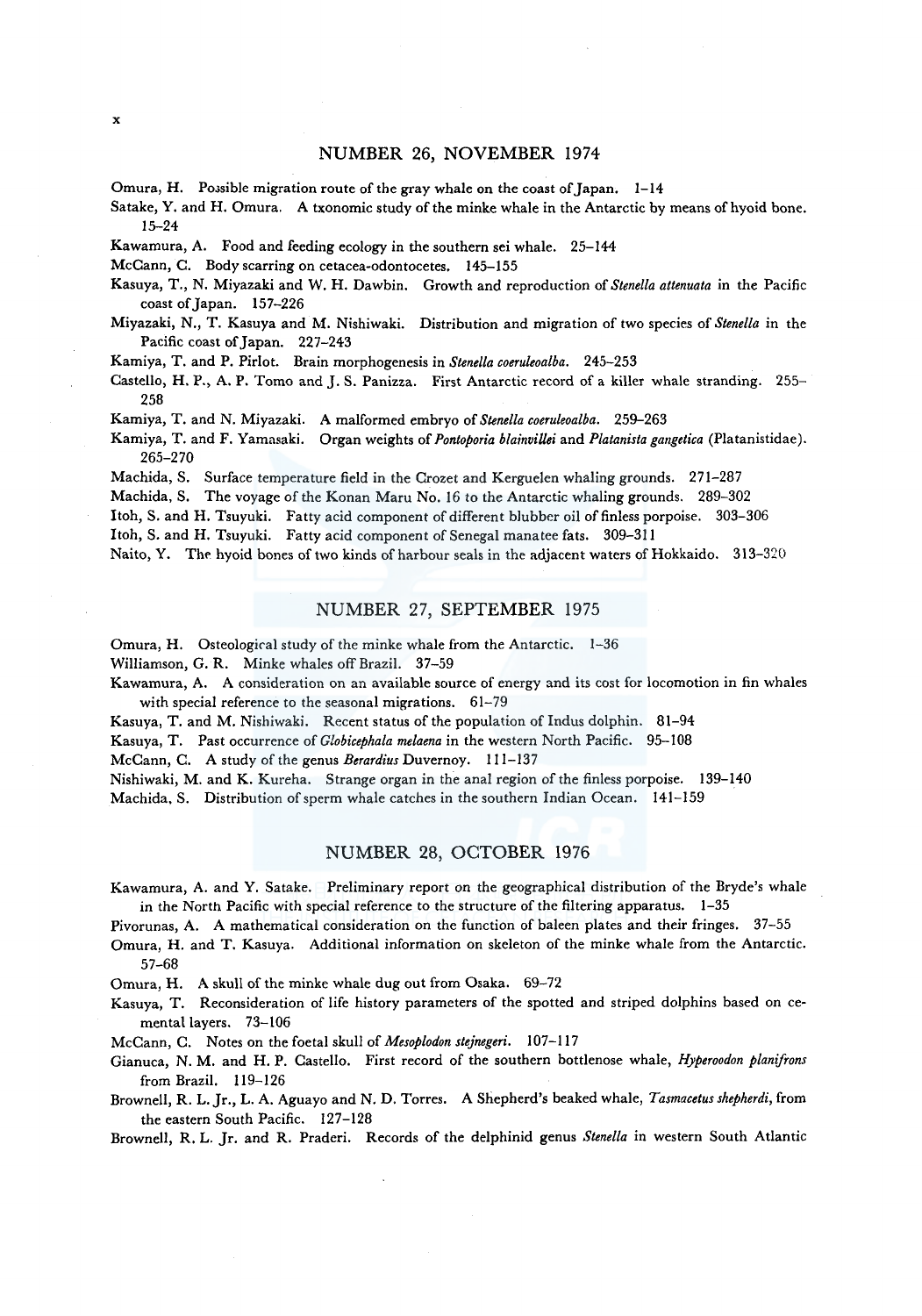waters. 129-135

- Yamasaki, F., H. Satomi and T. Kamiya. An observation on the papillary projections at the lingual margin in the striped dolphin. 137-140
- Kasuya, T. and N. Miyazaki. An observation of epimeletic behavior of *Lagenorhyncus obliquidens.* 141- 143
- Kawakami, T. Squids found in the stomach of sperm whales in the northwestern Pacific. 145-151
- Leung, Y. M. Life cycle of *Cyamus scammoni* (Amphipoda: Cyamidae), ectoparasite of gray whale, with a remark on the associated species. 153-160
- Kagei, N., T. Tobayama and Y. Nagasaki. On the helminthum of Franciscana, *Pontoporia blainvillei.*  161-166
- Tsuyuki, H. and S. Itoh. Fatty acid component oflipid of *Euphausia superba.* 167-174
- Naito, Y. The occurrence of the phocid seals along the coast of Japan and possible dispersal of pups. 175-185
- Naito, Y. and M. Oshima. The variation in the development of pelage of the ribbon seal with reference to the systematics. 187-197

## NUMBER 29, DECEMBER 1977

Kasuya, T. Age determination and growth of the Baird's beaked whale with a comment on the feta! growth rate. 1-20

Miyazaki, N. On the growth and reproduction of *Stene/la coeruleoalbh* off the Pacific coast of Japan. 21-48 Kawamura, A. On the food of Bryde's whales caught in the South Pacific and Indian Oceans. 49-58

- Herman, L. M. and R. C. Antinoja. Humpback whales in the Hawaiian breeding waters: population and pod characteristics. 59-85
- Aminul Haque, A.K.M., M. Nishiwaki, T. Kasuya and T. Tobayama. Observations on the behaviour and other biological aspects of the Ganges susu, *Platanista gangetica.* 87-94
- Yamasaki, F., S. Komatsu and T. Kamiya. A comparative morphology of anal tonsils in Platanistidae. 95-100

Nemoto, T., R. L. Brownell, Jr. and T. Ishimaru. *Coconeis* diatom on the skin of Franciscana. 101-105

- Castello, H.P. Food of a killer whale: Eagle sting-ray, *Myliobatis* found in the stomach of a stranded *Orcinus orca.* 107-111
- Nishiwaki, M. and A. Sasao. Human activities disturbing natural migration routes of whales. 113-120
- Yoshida, K., N. Baba, M. Oya and K. Mizue. On the formation and regression of corpus luteum in the northern fur seal ovaries. 121-128
- Abe, H., Y. Hasegawa and K. Wada. A note on the air-sac of ribbon seal. 129-135
- Kawamura, A. and T. Furuno. On the northern extremes of pack ice observed by whaling vessels in the summer of the Antarctic seasons 1957/58-1962/63. 137-141

# NUMBER 30 DECEMBER 1978

- Kasuya, T. The life history of Dall's porpoise with special reference to the stock off the Pacific coast of Japan. 1-64
- Miyazaki, N. and M. Nishiwaki. School structure of the striped dolphin off the Pacific coast of Japan. 65-116
- Clarke, R., A. Aguayo L. and S. B. del Campo. Whale observation and whale marking off the coast of Chile in 1964. 117-178
- Miyazaki, N. and S. Wada. Observation of cetacea during whale marking cruise in the western tropical Pacific, 1976. 179-196

Goodall, R. N. P. Report on the small cetaceans stranded on the coasts of Tierra de! Fuego. 197-232 Miyazaki, N. and S. Wada. Fraser's dolphin, *Lagenodelphis hosei* in the western North Pacific. 231-244 Nemoto, T. Humpback whales observed within the continental shelf waters of the eastern Bering Sea.